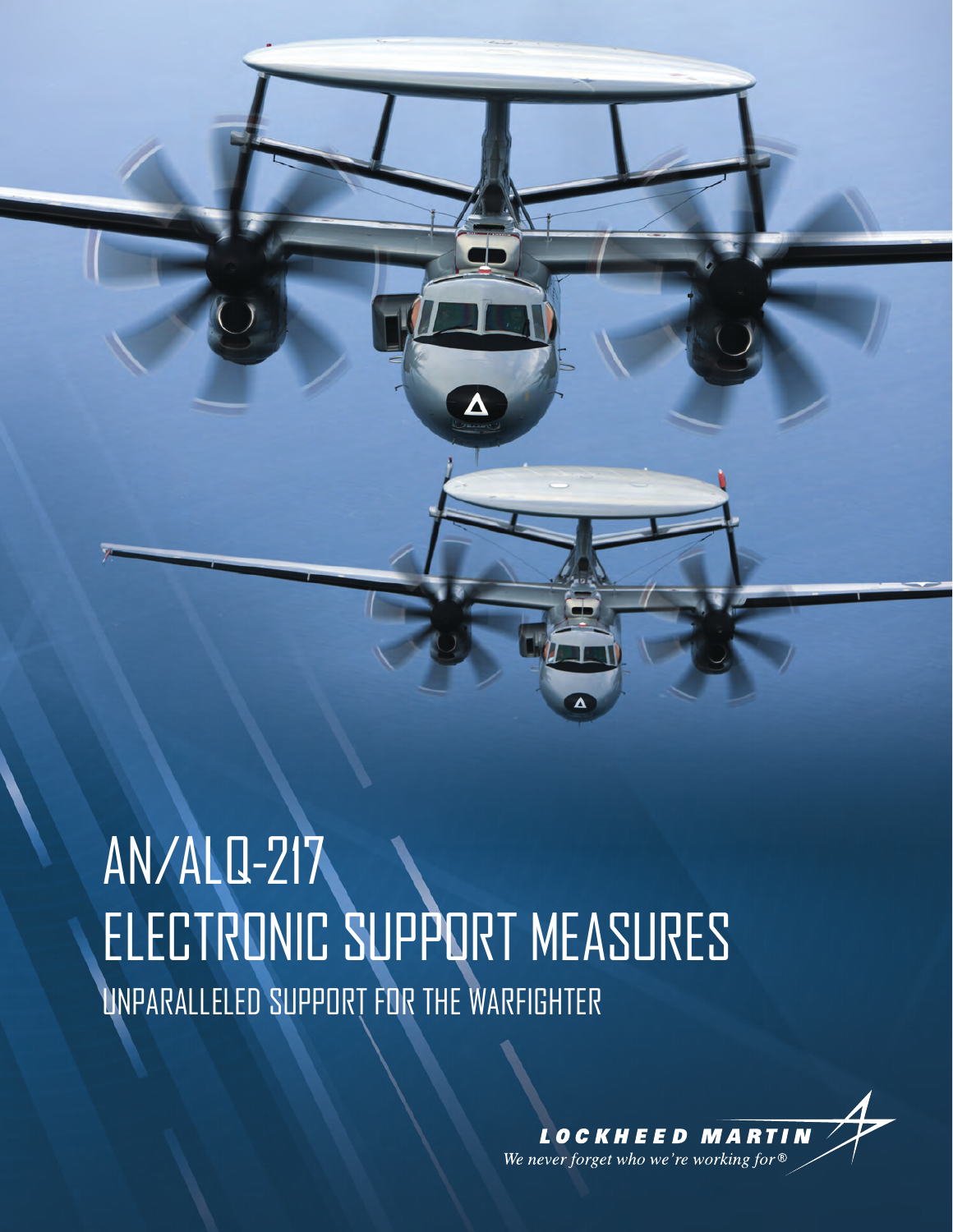

## SHARPLY LISTENING. SWIFTLY IDENTIFYING. PRECISELY LOCATING.

The Lockheed Martin AN/ALQ-217 Electronic Support Measures (ESM) system functions as the highly sophisticated ears of advanced tactical aircraft. As a passive sensor system, the AN/ALQ-217 protects the warfighter by identifying and locating sources of radio frequency (RF) emission and providing a full range of ESM operation.

#### 40 YEARS OF EXPERIENCE

Lockheed Martin is a leading provider of Electronic warfare (EW) products including AN/ALR-76 (S-3B Viking and EP-3E Aries II), AN/APR-48A (AH-64D Longbow Apache), AN/APR-50 (B-2 Bomber), AN/ALQ-210 (MH-60R Multi-Mission Helicopter), AN/ALQ-217 (E-2C/D Hawkeye), Canadian CP-140 ALQ-507 and Maritime Helicopter Program ALQ-230.

### AN/ALQ-217 IS OPERATIONAL AND DEPLOYED IN SOME OF TODAY'S MOST CHALLENGING ENVIRONMENTS.

#### OPERATIONAL OVERVIEW

The passive ALQ-217 Electronic Support Measures system autonomously scans the environment allowing for a high probability of detection and accurate identification. The system operation is completely tailorable through MIssion Data Loads which can be reloaded in flight for adapting to each specific geographic region. The AN/ALQ-217 employs open systems architecture and commercial off-the-shelf processing to ensure long term supportability and growth. It is composed of four antennas, four Active Front Ends (AFE), and a combined receiver and processor.

The subsystem architecture divides the RF operating range into three bands: low, mid and high. Full 360° acquisition coverage exists in each band, facilitating powerful performance. The AN/ALQ-217 is in production and available for domestic and international sales.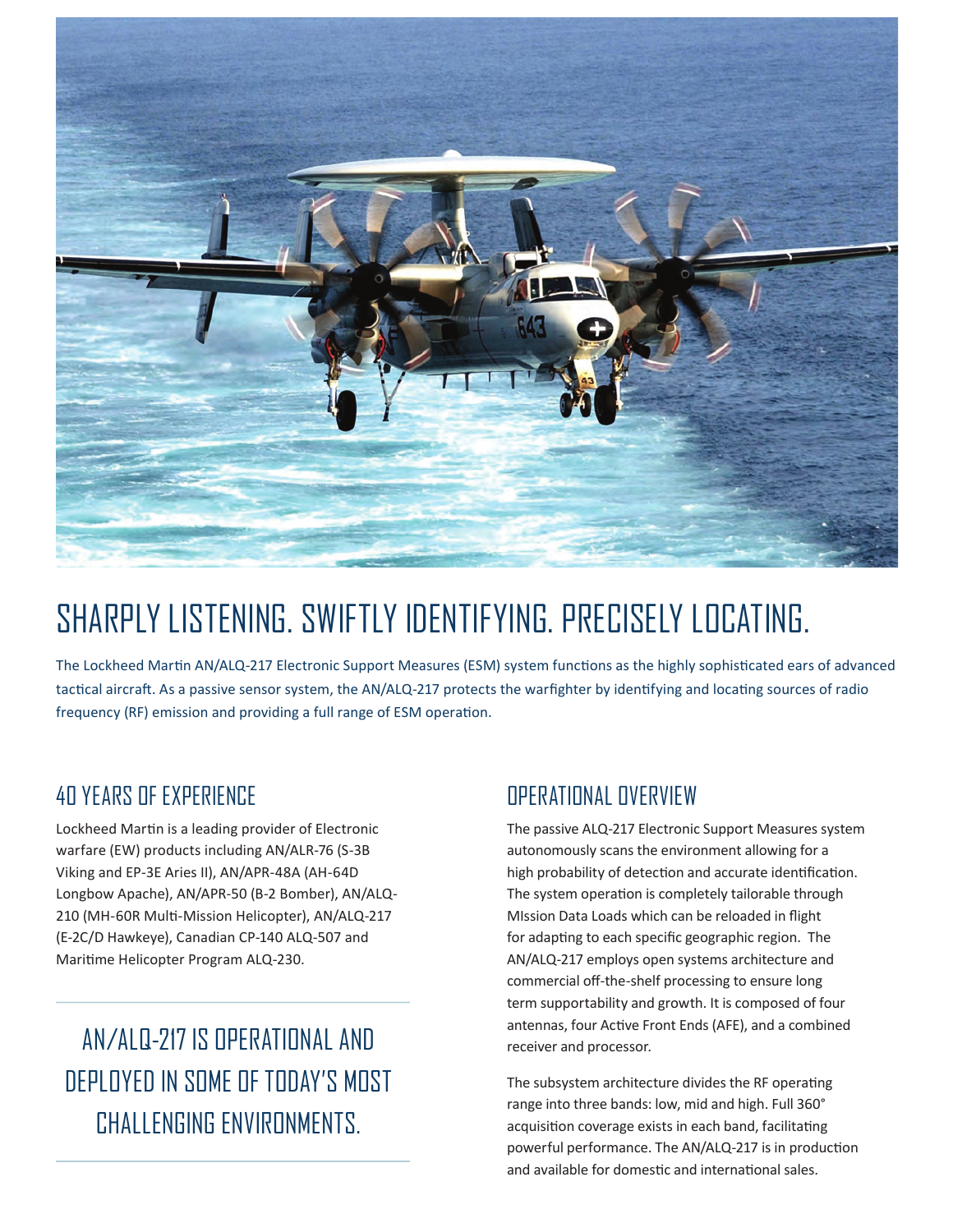#### **ADVANTAGES**

The AN/ALQ-217, found on the U.S. and international Navy's E-2C and new E-2D Advanced Hawkeye aircraft, offers the warfighter these significant attributes:

- Unparalleled performance in dense littoral and open ocean environments
- Adaptable system performance allows for dynamic user prioritization and mission customization
- Hardware and software easily tailored to new platforms
- Fast reaction time helps increase survivability of strike force

#### CAPABILITIES

- • **Signal Detection:** Intercepts and detects platform RF while maintaining operability in presence of on-board emitters.
- • **Direction Finding:** Instant and accurate Angle of Arrival (AoA) information is reported to the operator and also aids in weapon system identification.
- **Identification:** Reliably identifies the type, function, and mode of the intercepted emitters improving situational awareness by five to 10 times.
- **Location:** Unerring location techniques pinpoint emitter position faster and more accurate than traditional methods.

#### **FEATURES**

- Rapid response time
- Accurate angle of arrival
- Accurate passive geo-location
- High mean time between failures
- ELINT fidelity collection
- Adjustable operator Interface
- Open architecture with latest multi-core processor
- Self-calibration continuously optimizes performance

#### **BENEFITS**

- Improved survivability
- Enhanced and timely situational awareness
- Fully autonomous reduces operator workload
- Increased mission effectiveness



#### **CHARACTERISTICS**

- Total Weight ……………… 202 lbs
- Power ……………………….. 548 W
- Volume ………………… 6.4 cubic ft
- Cooling ....................................2.75 lb/min at 70°F
- Mean Time Between Failure (MTBF)......>1800hrs